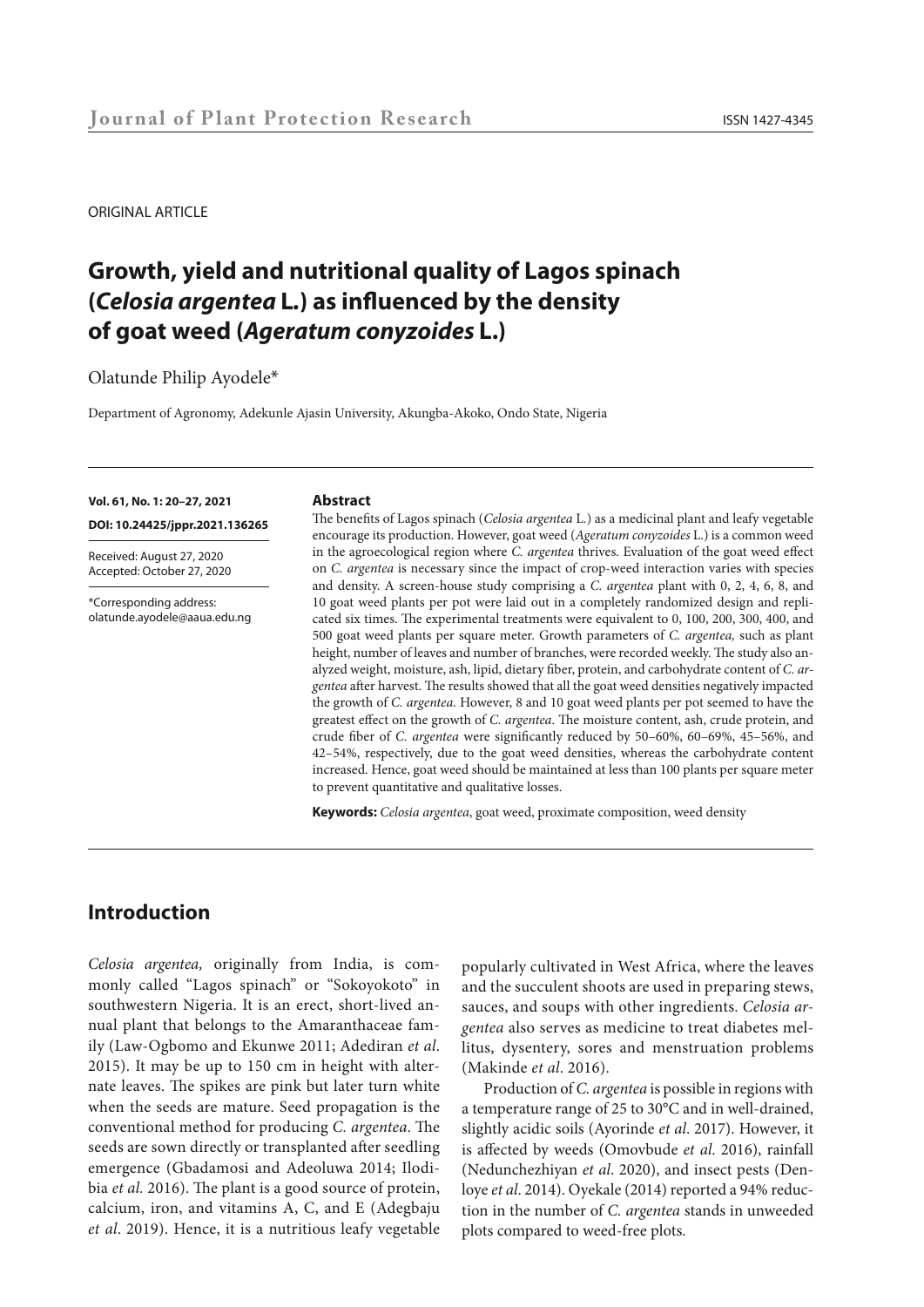Weeds generally compete with crop plants for water, nutrients, space and sunlight, thereby negatively affecting crop growth (Akadiri *et al*. 2017). However, there are reports that some weed species promoted crop growth (Baličević *et al*. 2014; Zohaib and Tasassum 2016). Bhandari and Sen (1979) showed that *Arnebia hispidissima* and *Borreria articularis* improved the growth and yield of pearl millet (*Pennisetum glaucum*) in India. Therefore, information on the effect of a crop's associated weed species is crucial for rational weed control decisions.

Goat weed (*Ageratum conyzoides* L*.*) is a common weed found in the tropics, where *C. argentea* also grows. It is an erect, herbaceous annual plant in the Asteraceae family. The plant is 30 to 80 cm in height, having fine white hairs and leaves with opposite phyllotaxy on its stems. As a mesophyte, the root system has a spread of approximately 8 cm and a shallow taproot (Kaur *et al*. 2012). Goat weed is dispersed by wind due to the presence of aristate pappus on its achene. Hence, it is a fast-spreading weed, making it a severe agricultural land invader (Kohli *et al*. 2012). Prolific seed production and allelopathy are goat weed strategies in out-competing native plants (Kaur *et al*. 2012).

A previous study showed that goat weed reduced the grain and the straw yield of rice (Kaur *et al*. 2012). Thus, it is crucial to investigate its effect on other associated crops*.* This study sought to identify the impact of goat weed densities on the growth, yield, and nutritional quality of *C. argentea.* 

# **Materials and Methods**

#### **Experimental site**

This study involved plant nursery and screen-house activities. The nursery and the screen-house used in this study were located at the Adekunle Ajasin University Akungba Akoko, Nigeria (7° 37' N, 5°44' E). The temperature and relative humidity (RH) in the screenhouse during the trial were 22–35°C and 51–77% RH.

### **Collection of materials and preparation of potting media**

Seeds of *C. argentea* and goat weed sourced from the Ondo State Agricultural Development Programme (ADP) Ikare-Akoko and Adekunle Ajasin University Teaching and Research Farm, Akungba-Akoko, respectively, were used for this study. The seeds were stored briefly in a paper bag and placed in a dry environment before planting. Also sourced was topsoil from 0 to 15 cm depth in fallowing farmland on the Adekunle Ajasin University Teaching and Research Farm, Akungba-Akoko. The soil collected was sandy loam. Table 1 shows the chemical properties of the soil used in this study. The soil was sieved, maintained at field capacity, and solarized for 2 weeks to deplete its weed seedbank. Nylon pots, 22 cm  $\times$  16 cm, measuring 200 cm<sup>2</sup> at the open end, were each filled with 10 kg soil and arranged in the screen-house.

### **Preparation of nursery beds for** *Celosia argentea* **and goat weed**

To raise seedlings, *C. argentea* and goat weed seeds were sown on two separate beds measuring  $1 m \times 1 m$  each. Before sowing, the seeds were mixed with sand, and the mixtures were broadcast to facilitate uniform spread in the bed. Slight shade was made on the beds with thatch to reduce direct scorching of the sun. Also, watering was done every other day for the 2 weeks that the seedlings stayed in the nursery.

### **Transplanting of** *Celosia argentea* **and goat weed**

Before transplanting, the beds were thoroughly watered to prevent root damage when removing the seedlings. Transplanting was done 2 weeks after sowing (WAS) at 2–3 leaf stage. It was done in the evening to reduce water loss through transpiration. *Celosia argentea* seedlings of uniform height were transplanted into the potting soil at the rate of one plant per pot. Goat weed seedlings were also transplanted into some of these pots at this time, according to the treatment plan.

#### **Experimental treatment and design**

The study included 0, 2, 4, 6, 8, and 10 goat weed plants per pot cohabiting with a stand of *C. argentea* as the treatments. Potted *C. argentea* plants without goat weed served as the control treatment. Based on the area of the pot used, the experimental treatments were equivalent to 0, 100, 200, 300, 400, and 500 goat weed

**Table 1.** Chemical properties of the potting soil

| <b>OC</b> | <b>OM</b> | N                                                        |      | K.   | Na   | Ca  | Mq  | EH <sup>+</sup> | $EAl^{3+}$ | CEC   | pH           | Sand | Clay | Slit |
|-----------|-----------|----------------------------------------------------------|------|------|------|-----|-----|-----------------|------------|-------|--------------|------|------|------|
|           | [%]       | $[mq \cdot kq^{-1}]$<br>$[{\rm cmol}\cdot{\rm kg}^{-1}]$ |      |      |      |     |     |                 |            |       | [(1:2) H, O] |      | [%]  |      |
| 0.54      | 0.9       | 0.12                                                     | 12.2 | 0.14 | 0.11 | 1.2 | 0.9 | 1.1             | 0.01       | 14.12 | 5.24         | 57   | 28   |      |

OC, OM, EH<sup>+</sup>, EAl<sup>3+</sup> and CEC represent organic carbon, organic matter, exchangeable hydrogen, exchangeable aluminium, and cation exchange capacity, respectively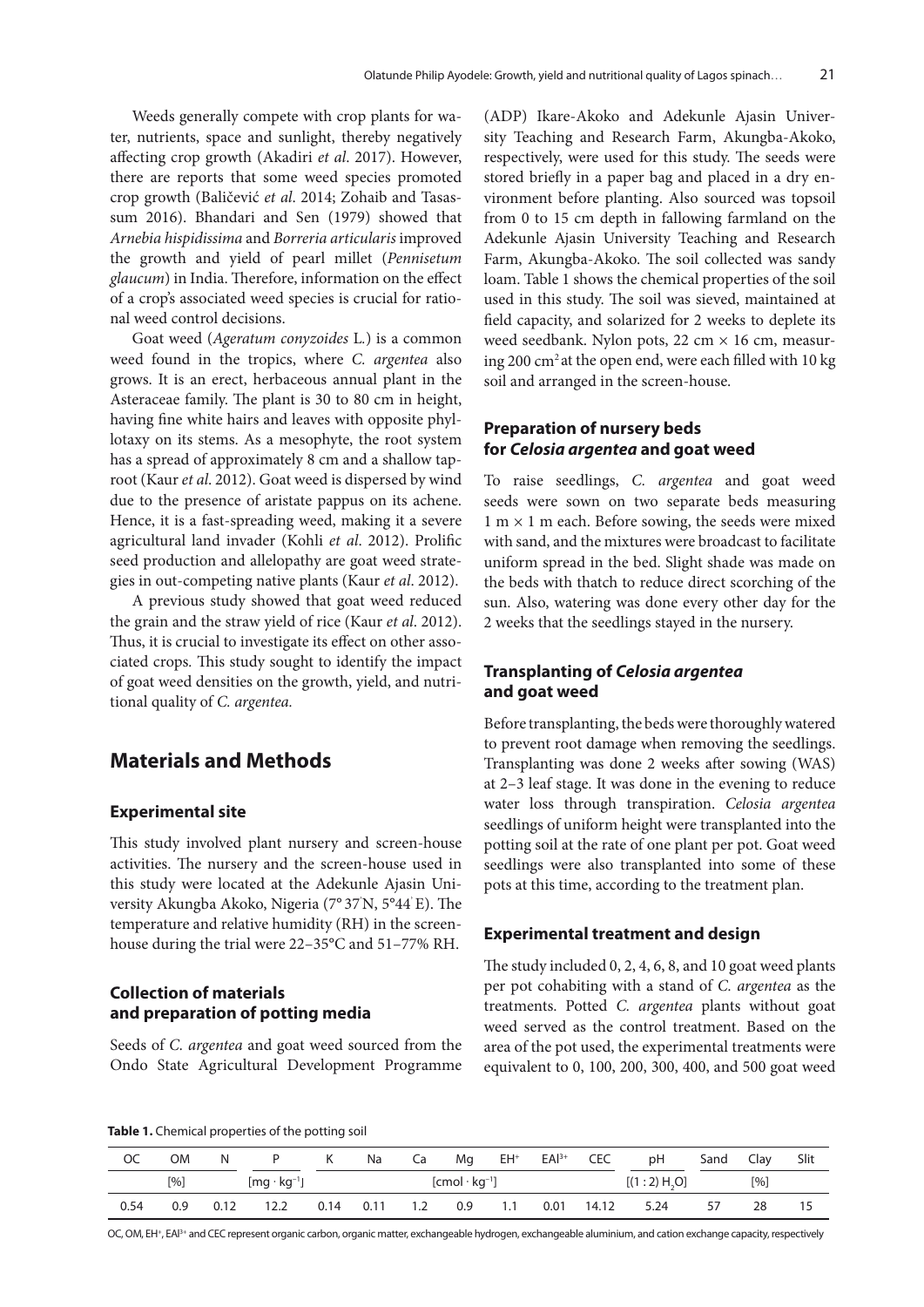plants per square meter, respectively. The pots were arranged 1 m apart in the screen-house to prevent interaction. The experiment was laid out in a completely randomized design with six replications.

### **Data collection**

The height and number of branches and leaves of *C. argentea* in each pot were recorded weekly. *C. argentea* plants attained commercial maturity at 8 WAS, when they were uprooted and analyzed for fresh and dry weights. Fresh samples of *C. argentea* were subjected to proximate analysis using three replicates per treatment, while the remaining three replicates were used to analyze the weights.

#### **Proximate analysis**

Samples of *C. argentea* from the treatments were subjected to proximate analysis in triplicate*.* The moisture content, ash, fat, dietary fiber, and protein contents were analyzed using 984.25, 942.05, 920.75, 978.10, and 988.05 methods of the Association of Official Analytical Chemists (AOAC 2012), respectively. For moisture content determination, samples were dried to a constant weight in an air-oven at 105°C. The ash was determined by placing samples in porcelain dishes in a muffle furnace at 600°C for 5 h. Soxhlet extraction was used to measure the fat content, and the dietary fiber content was determined by digesting the defatted samples with 0.26 N sulphuric acid and 0.23 N potassium hydroxide solutions. The total amount of nitrogen was determined using the micro-Kjeldahl method, and the protein content was estimated from the nitrogen present using 6.25 as the multiplying factor. The carbohydrate content was calculated by subtracting the sum of crude protein, crude fiber, ash, and lipid expressed from the total dry matter (Adegbaju *et al.* 2019).

### **Data analysis**

The statistical analysis applied to the data obtained was Analysis of Variance (ANOVA), and the Duncan Multiple Range Test (DMRT) was used to separate the treatment means at 5% probability level. These were done using the SPSS Statistics 23 software (George and Mallery 2016).

### **Results**

### **Effect of goat weed density on growth and yield of** *Celosia argentea*

Goat weed density did not have a significant effect  $(p < 0.05)$  on the number of leaves, the number of branches, and the plant height of *C. argentea* at 2 weeks

after transplanting (Fig. 1). In contrast, its effect was significant on the number of leaves and branches from 3 to 5 weeks after transplanting (WAT) and plant height at 4 and 5 WAT. Potted *C. argentea* plants with 8 and 10 goat weed plants resulted in a significantly reduced number of leaves from 3 to 5 WAT compared to the control. The cohabitation of 4, 6, 8, and 10 goat weeds with *C. argentea* resulted in a number of leaves that was not significantly different throughout the study.

 The densities of goat weed evaluated in this study significantly (*p* < 0.05) reduced the number of *C. argentea* branches at 3 and 5 WAT compared to the control. The study showed that a density increase of 4 goat weed plants per pot resulted in a significantly reduced number of *C. argentea* branches at 5 WAT, except for goat weed density of 6 plants per pot that was comparable to 10 plants per pot. The *C. argentea* plants that cohabitated with 10 goat weed plants resulted in a reduced number of branches for 3 consecutive weeks.

The goat weed densities did not significantly (*p* < 0.05) affect the plant height of *C. argentea* until 4 WAT. However, a significant reduction in the plant height of *C. argentea* resulted from all goat weed densities at 4 and 5 WAT. Goat weed density of 10 plants per pot had the least plant height of *C. argentea* at 5 WAT*.*  It was significantly less than goat weed densities of 2 and 4 plants per pot.

The goat weed densities significantly reduced the fresh weight of *C. argentea* by 49–68% at 5 WAT compared to the control (Fig. 2). Similarly, the goat weed densities of 4 and 10 plants per pot significantly reduced the dry weight of *C. argentea.* However, the goat weed densities resulted in *C. argentea* with comparable weights*.*

### **Effect of goat weed density on the nutritional quality of** *Celosia argentea*

Goat weed density had a significant effect ( $p < 0.05$ ) on the moisture, ash, crude protein, crude fiber, fat, and carbohydrate of *C. argentea* (Fig. 3). Goat weed at 4, 8, and 10 plants per pot significantly reduced the moisture content, ash, crude protein and crude fiber of *C. argentea* compared to the control*.* The moisture content, ash, crude protein and crude fiber of *C. argentea*  was significantly reduced by 50–60, 60–69, 45–56, and 42–54%, respectively. In contrast, the carbohydrate content of *C. argentea* increased significantly ( $p < 0.05$ ) at these goat weed densities, and 10 plants per pot had the highest carbohydrate content by a 54% increase.

The fat content of *C. argentea* was significantly decreased by 36 and 34% at goat weed densities of 4 and 10 plants per pot. However, it was comparable to the control at 2, 6, and 8 plants per pot. Goat weed densities of 2 and 6 plants per pot resulted in *C. argentea*  with moisture, ash, crude protein, crude fiber, fat, and carbohydrate contents comparable to the control.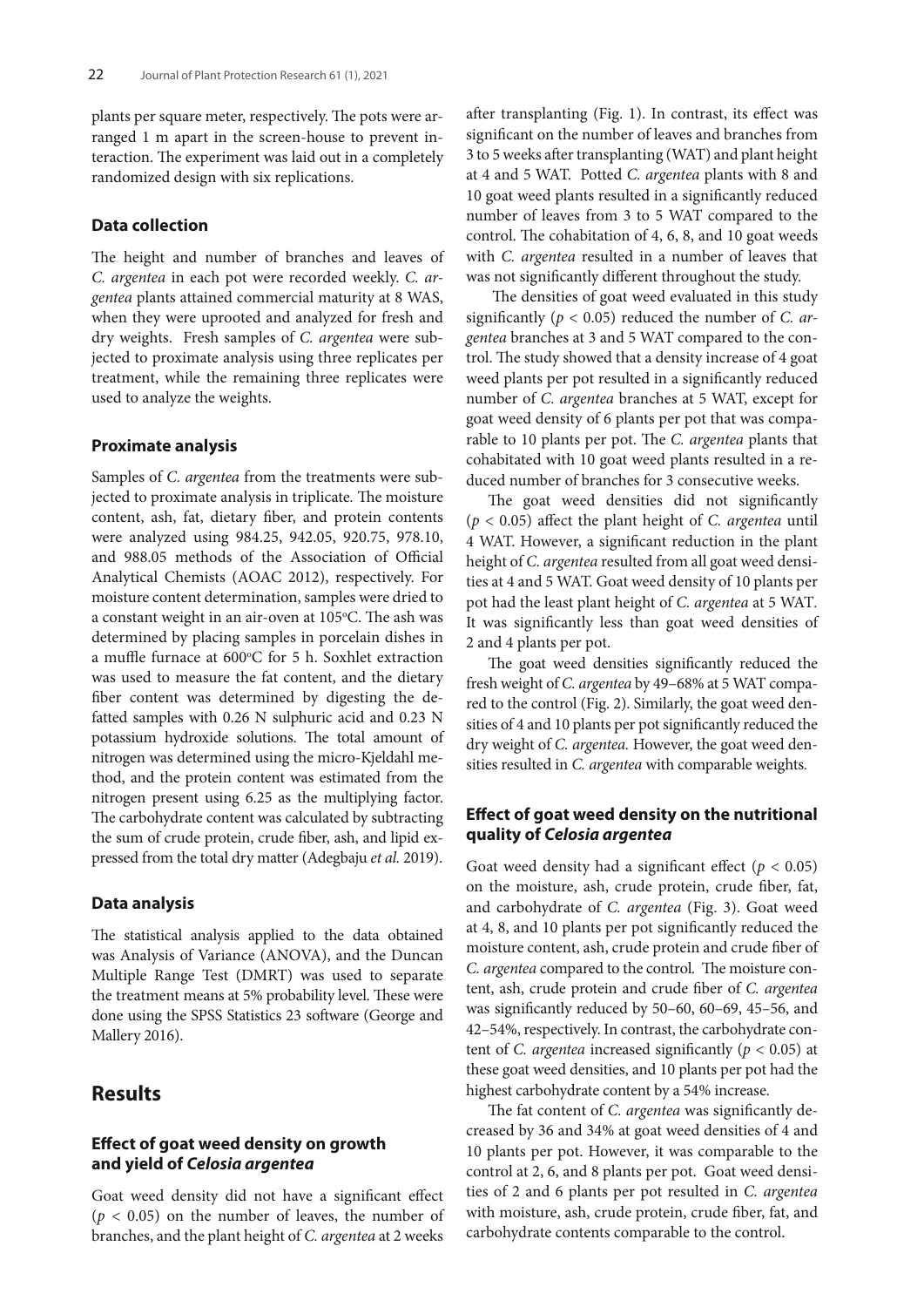

**Fig. 1.** Effect of goat weed density on the number of leaves, number of branches and plant height of *Celosia argentea*. Bars sharing the same letter are not significantly different, according to DMRT (*p* = 0.05)

# **Discussion**

The growth of *C. argentea* that was not affected at the early stage of goat weed cohabitation and its reduction at the advanced stage suggest that the interference of goat weed at densities of 2, 4, 6, 8, and 10 plants per pot on the growth of *C. argentea* manifests itself over time. Similarly, Didon (2002) observed that the growth of barley (*Hordeum vulgare* L.) was not affected by the

cohabitation of white mustard (*Sinapis alba* L.) until the tillering stage when growth reduction was apparent. The decrease in the growth of *C. argentea* at the later stage corroborates the report of Oyekale (2014) that the duration of weed interaction influences the growth of *C. argentea.* 

The manifestation of interference caused by goat weed on the growth of *C. argentea* seems to set in early at high density. Hence, a longer duration of reduced *C. argentea* leaves resulted from the cohabitation of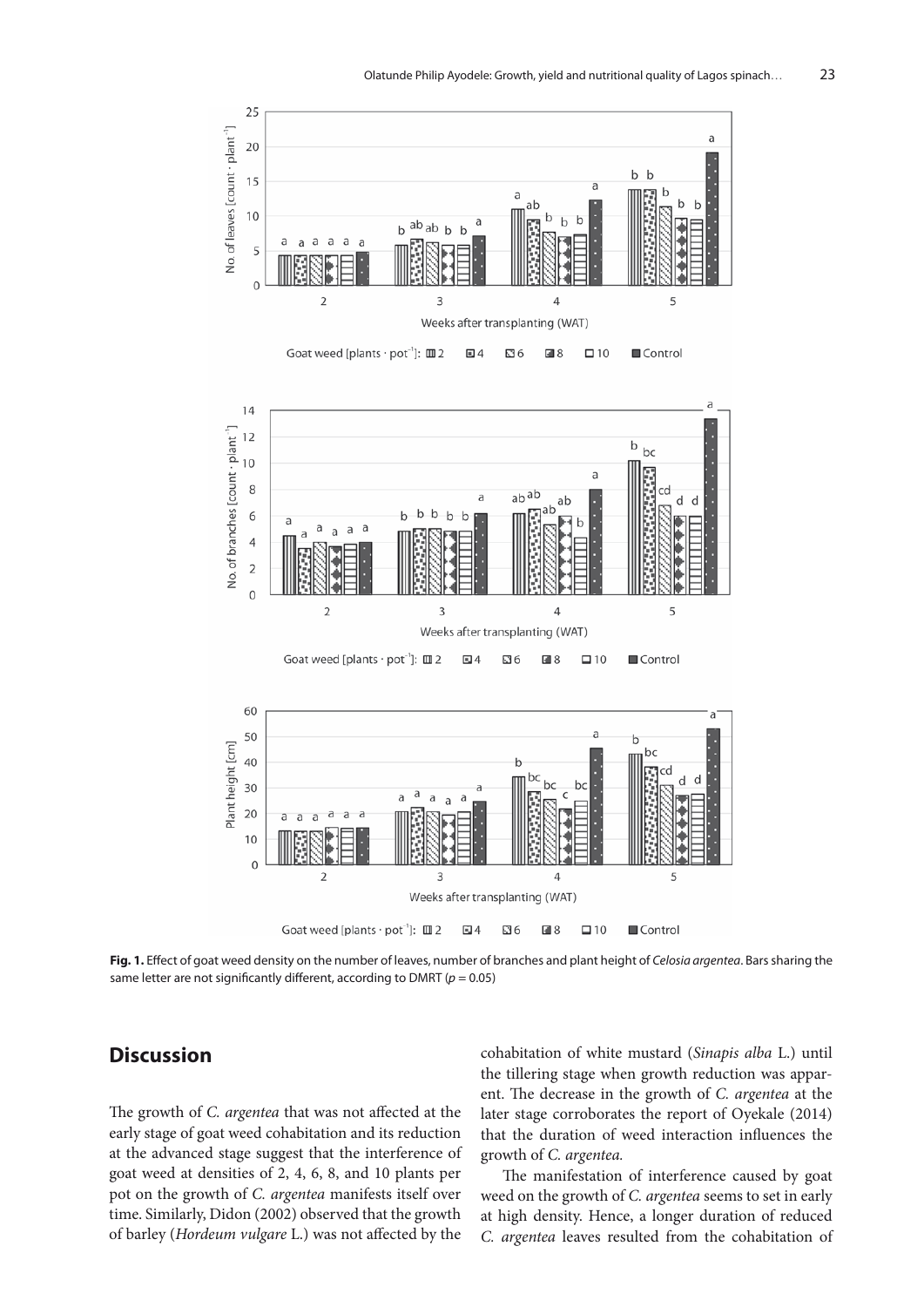

**Fig. 2.** Effect of goat weed density on the fresh (A) and dry (B) weight of *Celosia argentea* at 5 weeks after transplanting. Bars sharing the same letter are not significantly different, according to DMRT ( $p = 0.05$ )

8 and 10 goat weed plants per pot compared to lower densities. The study conducted by Oladokun (1978) showed that a nonlinear inverse relationship exists between the population density of some weed species and their weights. Therefore, weed population densities are capable of intraspecific competition that is not proportional. The reduction in the dry weight of *C. argentea* did not follow any trend, which suggests that the interspecific competition in *C. argentea* – goat weed interaction was influenced nonlinearly by the intraspecific competition of the goat weed densities.

The decline in the number of *C. argentea* leaves at commercial maturity indicates that goat weed densities of 2–10 plants per pot should not be allowed during the critical weed-free period of *C. argentea.* or the duration of the cohabitation of these densities should be shortened. In a previous study*,* Makinde *et al*. (2009) also observed a reduced number of *C. argentea* leaves in a cohabitation involving *C. argentea* and maize. The explanation for this is the greater competition for resources by companion plants at the advanced stage of growth.

During the study, visual assessment showed that increasing densities of goat weed reduced the amount of sunlight received by *C. argentea.* Shading promotes the accumulation of abscisic acid that represses branching (Yang and Li 2017). Hence, shading due to the interception of sunlight was responsible for the decline in the number of *C. argentea* branches and shorter plant heights at goat weed densities of 8 and 10 plants per pot compared to 2 and 4 plants per pot.

The negative impact of goat weed densities on the weight of *C. argentea* is due to reduced photosynthate resulting from sunlight interception and reduced water uptake. Similarly, Saberali and Mohammadi (2019) reported that the interception of sunlight due to high weed density resulted in less cowpea biomass than low weed density.

The moisture content of *C. argentea* that decreased due to goat weed density implies a propensity for dysfunctional maintenance of the protoplasmic content of the cells and flaccid plant form (Sharma *et al*. 2018). In contrast, a decrease in moisture content may increase the shelf life of *C. argentea* since microbial and chemical degradation is associated with high moisture content at post-harvest (Bal *et al*. 2011).

Ash is an inorganic constituent that cannot produce energy. The reduction in ash content of *C. argentea* caused by densities of goat weed indicated differential water uptake in the crop-weed situation compared to the weed-free situation. Bakker and Elbersen (2005) reported a direct relationship between a plant's ash content and its water uptake. The decline in the ash content of *C. argentea* corroborates previous studies that plants' coexistence causes competition for water (de Oliveira *et al*. 2018; Schappert *et al*. 2019). The reduced uptake of water in *C. argentea* – goat weed cohabitation was responsible for the decrease in the moisture content of *C. argentea*.

The decreased crude protein content of *C. argentea* indicates that its nitrogen content decreased since a positive correlation exists between nitrogen and protein (Asthir *et al*. 2017). Goat weed densities of 4, 8, and 10 plants per pot reduced the nitrogen uptake of *C. argentea* from the soil. The reduction of nitrogen uptake resulted from mitigated transpiration, an adaptive response to low moisture content (Basu 2016). The study conducted by Del Pozo *et al*. (2007) justifies this view, as it reported that transpiration and leaf nitrogen are positively correlated. Similarly, Dina and Klikoff (1973) discovered that the nitrogen content of big sagebrush (*Artemisia tridentata* Nutt.) decreased due to water stress.

Crude fiber assists the bowel movement when present in a sufficient amount in the human diet. It usually increases in plants with growth, and it indicates the woodiness of plants. The crude fiber content of *C. argentea* that decreased at goat weed densities of 4, 8, and 10 plants per pot further implies that the development of *C. argentea* was retarded by these weed densities.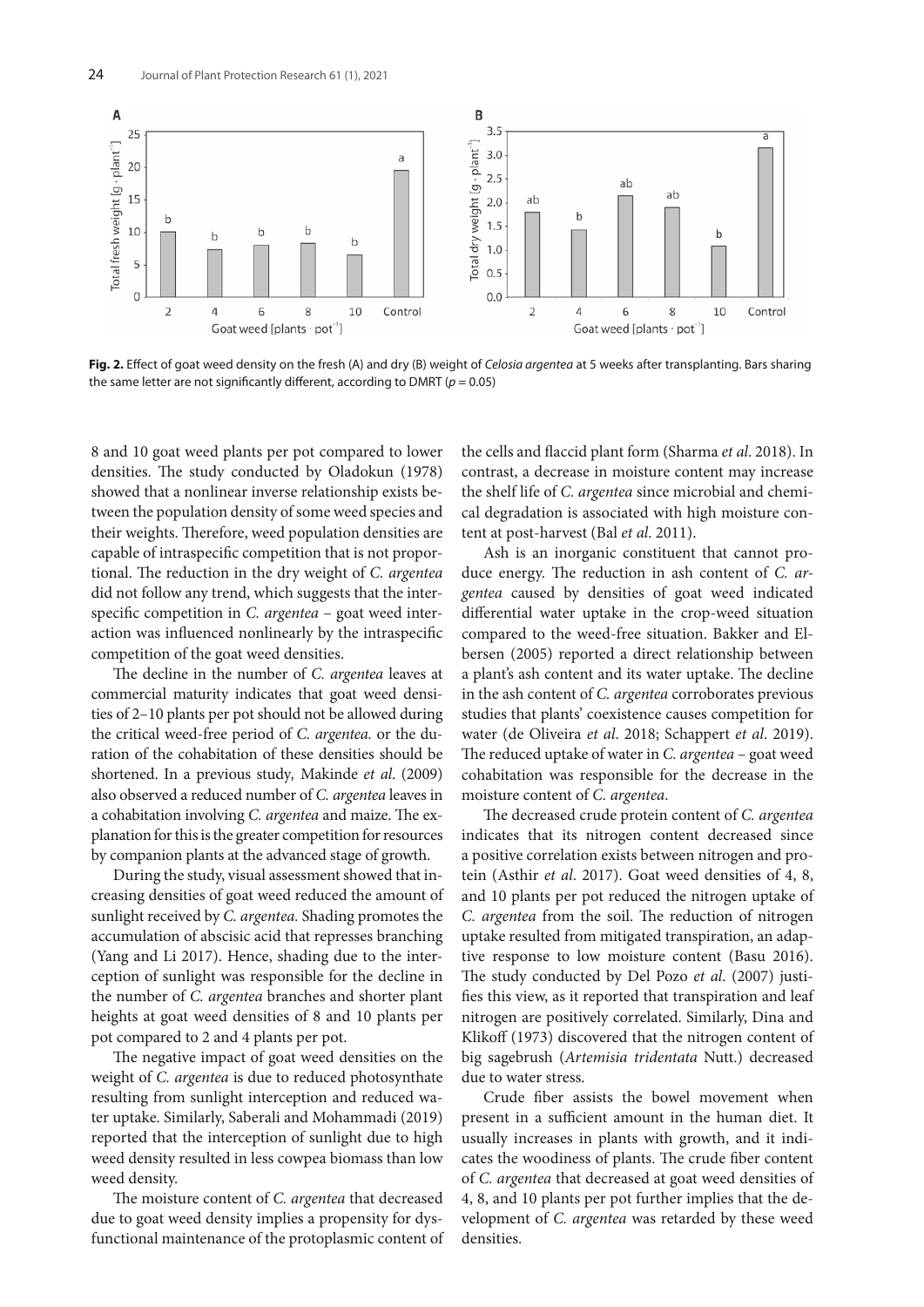

**Fig. 3.** Effect of goat weed density on the nutritional composition of *Celosia argentea* at 5 weeks after transplanting. Bars sharing the same letter are not significantly different, according to DMRT (*p* = 0.05)

The retarded growth of *C. argentea* by goat weed densities was responsible for the relative increase observed in its carbohydrate content compared to the control. This assertion relies on the fact that plant growth rate has an inverse correlation with carbohydrate content (Wang *et al*. 2010). Similarly, Dina and Klikoff (1973) reported that big sagebrush accumulates sugar due to retarded growth and water stress. Hence, *C. argentea,* which was unhindered in the control treatment, advanced the plant towards senescence faster, reducing its carbohydrate content. The carbohydrate content of *C. argentea* decreased because

photosynthesis reduced as the plants approached senescence (Pandey *et al*. 2017).

Typically, green vegetables are sources of low fat. Therefore, the reduction of fat content by goat weed density makes the plant more suitable for managing health conditions like weight loss that requires low fat. Another positive side of goat weed cohabitation is that not all densities of this weed negatively impact the proximate nutritional value of *C. argentea.* This result suggests that the density of goat weed at some point could nullify its effects on the nutritional value of *C. argentea*. However, it may be challenging to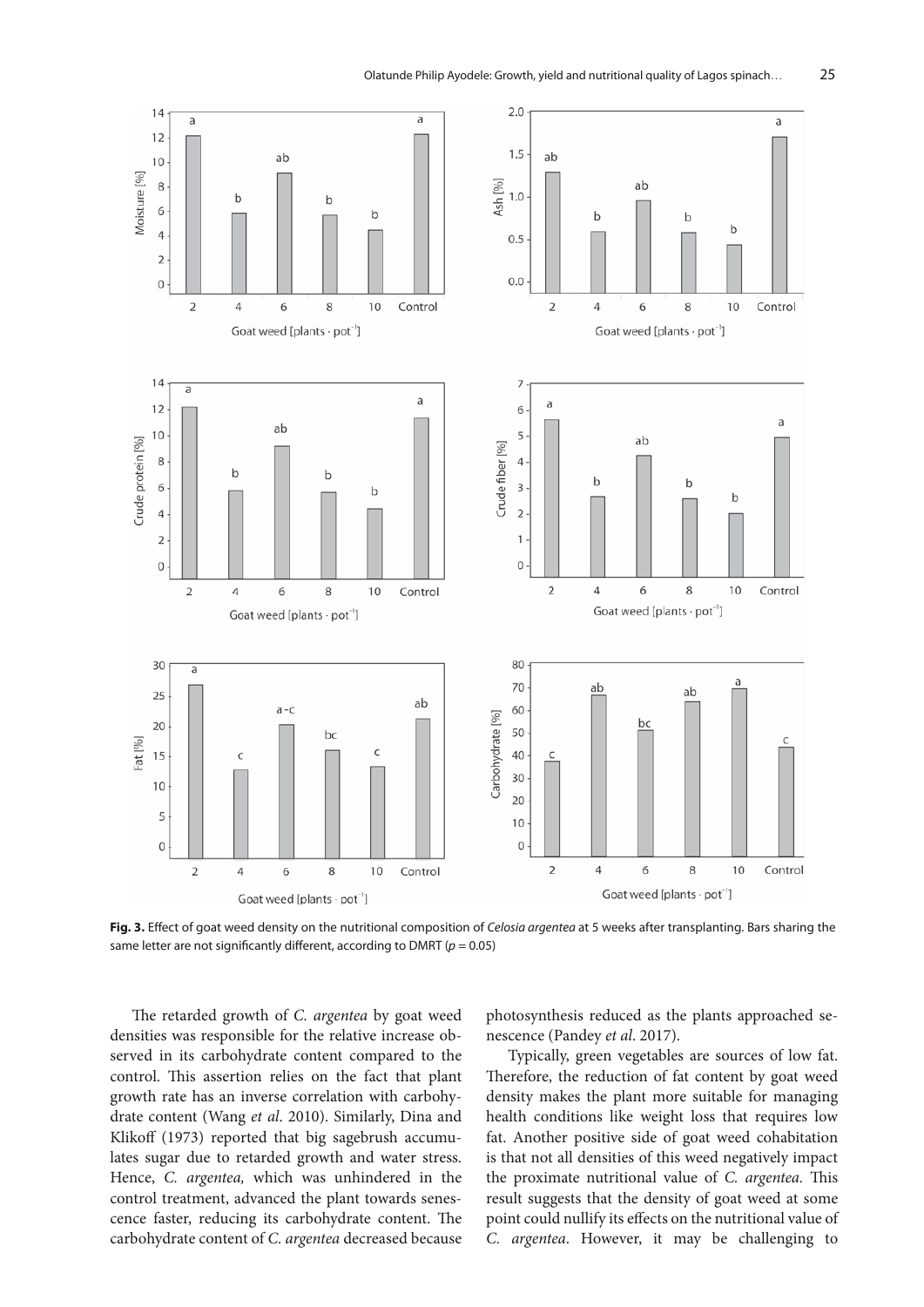determine the goat weed density that will not negatively impact *C. argentea* during production. Hence, the adoption of weed management is appropriate.

# **Conclusions**

Goat weed reduced water uptake in *C. argentea* and caused sunlight interception. Its effect on the growth of *C. argentea* was more pronounced at high density. Goat weed density, ranging between 100–500 plants per square meter, negatively impacted the growth of *C. argentea*. Also, these densities altered the proximate nutritional value of *C. argentea*. Goat weed can reduce the yield of *C. argentea* and even modify the fitness of this vegetable for some specific uses. Hence, it is recommended that goat weed density should be maintained below 100 plants per square meter to prevent quantitative and qualitative losses.

### **Acknowledgements**

Mr. Segun Yusuf rendered technical assistance with data collection.

#### **References**

- Adediran O.A., Gana Z., Oladiran J.A., Ibrahim H. 2015. Effect of age at harvest and leaf position on the yield and nutritional composition of *Celosia argentea* L. International Journal of Plant and Soil Science (6): 359–365. DOI: https:// doi.org/ 10.9734/IJPSS/2015/15063
- Adegbaju O.D., Otunola G.A., Afolayan A.J. 2019. Proximate, mineral, vitamin and anti-nutrient content of *Celosia argentea* at three stages of maturity. South African Journal of Botany 124: 372–379. DOI: https://doi.org/10.1016/j. sajb.2019.05.036
- Akadiri M., Ayodele O., Aladesanwa R. 2017. Evaluation of selected post-emergence herbicides for weed management in maize at different agroecological zones of Nigeria. World Journal of Agricultural Research 5 (5): 258–264. DOI: https://doi.org/10.12691/wjar-5-5-2
- AOAC. 2012. Official Methods of Analysis of AOAC International. 19th ed. Volume I & II. AOAC International, Suite 500, 481 North Frederick Avenue, Gaithersburg, Maryland, USA.
- Asthir B., Jain D., Kaur B., Bain N. 2017. Effect of nitrogen on starch and protein content in grain influence of nitrogen doses on grain starch and protein accumulation in diversified wheat genotypes. Journal of Environmental Biology 38 (3): 427–433. DOI: https://doi.org/10.22438/jeb/38/3/ MS-167
- Ayorinde O., Zhirin S., Haruna I. 2017. Morphological characteristics of *Celosia argentea* as influenced by different rates of poultry manure and spacing in northern Guinea savana. PAT 13 (1): 57-64.
- Bakker R., Elbersen H. 2005. Managing ash content and quality in herbaceous biomass: an analysis from plant to product. p. 17. Proceedings of the 14th European Biomass Conference, 17–21 October 2005, Paris, France, 1846 pp.
- Bal L., Kar A., Satya S., Naik S. 2011. Kinetics of colour change of bamboo shoot slices during microwave drying. Internation-

al Journal of Food Science and Technology 46 (4): 827–833. DOI: https://doi.org/10.1111/j.1365-2621.2011.02553.x

- Baličević R., Ravlić M., Knežević M., Serezlija I. 2014. Allelopathic effect of field bindweed (*Convolvulus arvensis* L.) water extracts on germination and initial growth of maize. The Journal of Animal and Plant Sciences 24 (6): 1844–1848.
- Basu S.R. 2016. Plant adaptation to drought stress. F1000Research 5 (F1000 Faculty Rev): 1554. DOI: https://doi. org/10.12688/f1000research.7678.1
- Bhandari D., Sen D. 1979. Agroecosystem analysis of the Indian arid zone I. *Indigofera cordifolia* Heyne ex Roth. as a weed. Agro-Ecosystems 5 (3): 257–262. DOI: https://doi. org/10.1016/0304-3746(79)90005-2
- de Oliveira F., Gama D., Dombroski J., Silva D., Oliveira Filho F., Neta T., de Souza M. 2018. Competition between cowpea and weeds for water: effect on plant growth. Revista Brasileira de Ciências Agrárias (Agrária) 13 (1): 1–7. DOI: https://doi.org/10.5039/agraria.v13i1a550
- Del Pozo A., Perez P., Gutierrez D., Alonso A., Morcuende R., Martınez-Carrasco R. 2007. Gas exchange acclimation to elevated CO<sub>2</sub> in relation to nitrogen acquisition and partitioning in wheat grown in field chambers. Environmental and Experimental Botany 59 (3): 371–380. DOI: https://doi. org/10.1016/j.envexpbot.2006.04.009
- Denloye A.A., Makinde O.S., Ajelara K.O., Alafia A.O., Oiku E.A, Dosunmu O.A., Makanjuola W.A., Olowu R.A. 2014. Insects infesting selected vegetables in Lagos and the control of infestation on *Celosia argentea* (L.) with two plant oils. International Journal of Pure and Applied Zoology 2 (3): 187–195.
- Didon U. 2002. Variation between barley cultivars in early response to weed competition. Journal of Agronomy and Crop Science 88 (3): 176–184. DOI: https://doi.org/10.1046/ j.1439-037X.2002.00566.x
- Dina S., Klikoff L. 1973. Effect of plant moisture stress on carbohydrate and nitrogen content of bit sagebrush. Journal of Range Management 26 (3): 207–209.
- Gbadamosi R.O., Adeoluwa O.O. 2014. Improving the yield of *Celosia argentea* in organic farming system with system of crop intensification. Building Organic Bridges 3: 859–862.
- George D., Mallery P. 2016. IBM SPSS Statistics 23 Step by Step: A Simple Guide and Reference. 14th ed., Routledge, New York, 400 pp.
- Ilodibia C.V., Chukwuma M.U., Okeke N.F., Adimonyemma R.N., Igboabuchi N.A., Akachukwu E.E. 2016. Growth and yield performance to plant density of *Celosia argentea* in Anambra State, Southeastern Nigeria. International Journal of Plant and Soil Science 12 (5): 1–5. DOI: https://doi. org/10.9734/IJPSS/2016/27923
- Kaur S., Batish D., Kohli R., Singh H. 2012. Ageratum conyzoides: an alien invasive weed in India. p. 57–76. In: "Invasive Alien Plants; An Ecological Appraisal for the Indian Subcontinent" (J. Bhatt, J. Singh, R. Tripathi, S. Singh., R. Kohli, eds.). CABI, Oxfordshire, 314 pp.
- Kohli R., Batish D., Singh J., Singh H., Bhatt J. 2012. Plant invasion in India: an overview. p. 1–9. In: "Invasive Alien Plants; An Ecological Appraisal for the Indian Subcontinent" (J. Bhatt, J. Singh, R. Tripathi, S. Singh., R. Kohli, eds.). CABI, Oxfordshire, 314 pp.
- Law-Ogbomo K.E., Ekunwe P.A. 2011. Growth and herbage yield of *Celosia argentea* as influenced by plant density and NPK fertilization in degraded ultisol. Tropical and Subtropical Agroecosystems 14 (1): 251–260.
- Makinde E., Ayoola O., Makinde E. 2009. Intercropping leafy greens and maize on weed infestation, crop development, and yield. International Journal of Vegetable Science 15 (4): 402–411. DOI: https://doi.org/10.1080/19315260903047371
- Makinde E., Salau A., Odeyemi O. 2016. Evaluation of poultry manure application rate and plant population on growth, dry matter partitioning and nutrient uptake of Cock's comb (*Celosia argentea* L). International Journal of Organic Agriculture Research and Development 13: 1–17.